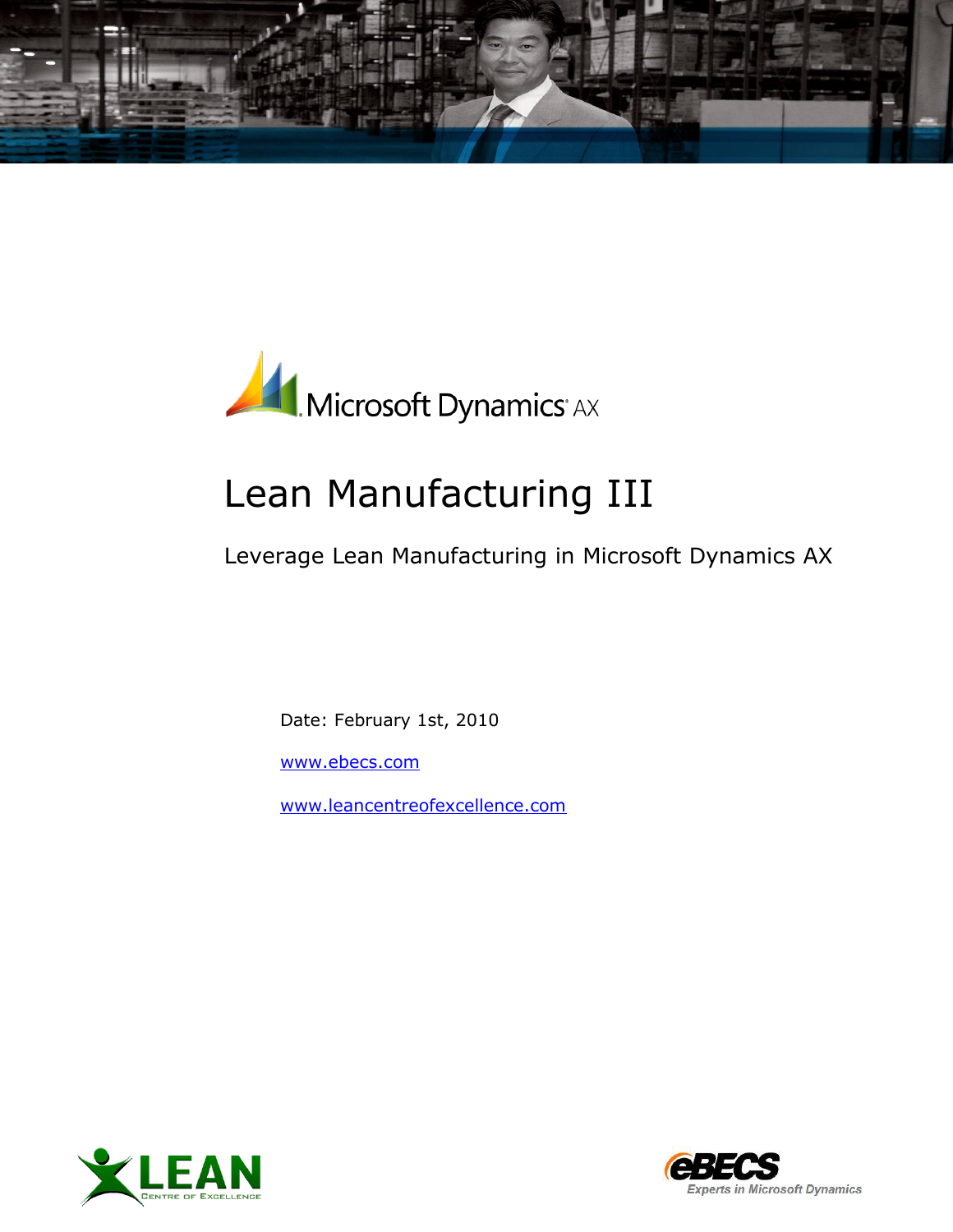# Contents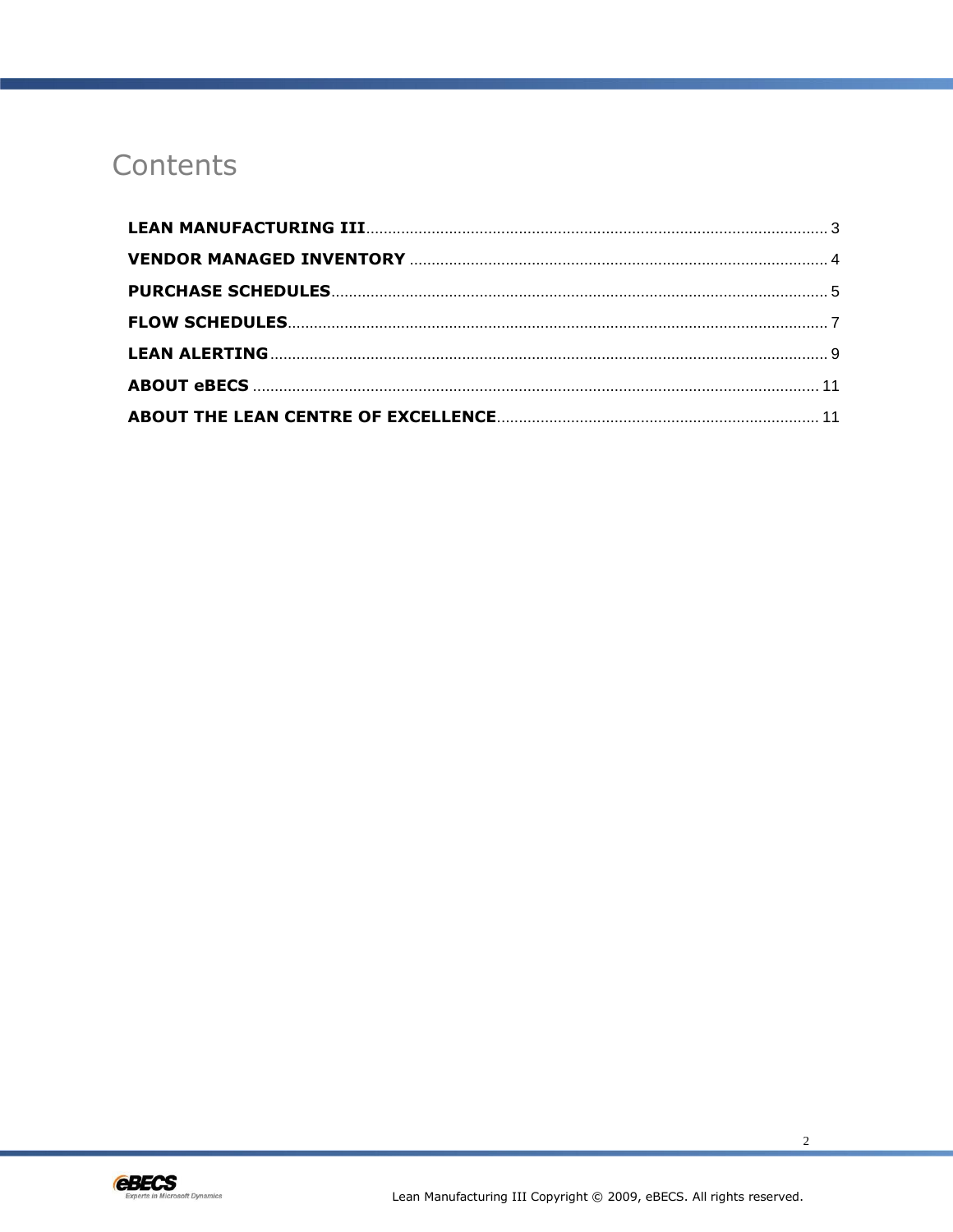#### <span id="page-2-0"></span>**LEAN MANUFACTURING III**

Lean Manufacturing III provides additional functionality to leverage Lean Manufacturing in Microsoft Dynamics AX which provides the base level functionality any manufacturer committed to Lean requires. Functionality includes: Kanban, Subcontract Kanban, Kanban Call-off, Purchase Kanban, Transfer Kanban, Manufacture without PO's, Kanban Board, Kanban Inventory Overview, Takt Meter, Bar codes, Lean Order Schedules, Heijunka Board, Sales Schedules, Cost Substitution, and Value Stream Mapping.

eBECS offers additional functionality with its Lean Manufacturing II, Lean Manufacturing III and the Lean Manufacturing Vendor Enterprise Portal. eBECS has introduced this additional solution set to address the specific needs of High Tech, Medical Device and Equipment, Aerospace & Defense and the Automotive manufactures, a solution that takes Lean to the next level. No longer is Lean a manual process improvement program, but now an institutionalized, seamless solution to support your people and their Lean thinking.

Manufacturers must also integrate Lean thinking on the floor with accounting and finance. Working in a global market requires manufacturers to source globally, conduct transactions in multiple currencies and mitigate currency exchange risk. Vendor Managed inventories minimize raw materials on hand and allow for easier product changeover and better use of cash. Purchasing becomes more streamlined and timely allowing companies to react to the ever changing cost of traditionally very expensive raw materials. But not all products can be produced in a pure Lean environment, so the ability to flow Lean production requirements into a traditional MRP system is sometimes needed. Lean Manufacturing III addresses these needs.

Lean Manufacturing in Microsoft Dynamics AX and Lean Manufacturing II are pre-requisites for Lean Manufacturing III.

"At Brazeway, our partnership with eBECS has enabled us to reach our goal of the seamless integration of Lean and ERP with Microsoft Dynamics AX. Their guidance and experience helped us navigate the pitfalls of implementation and establish a robust manufacturing system."

Steve Smolinski, CIO, Brazeway Inc.

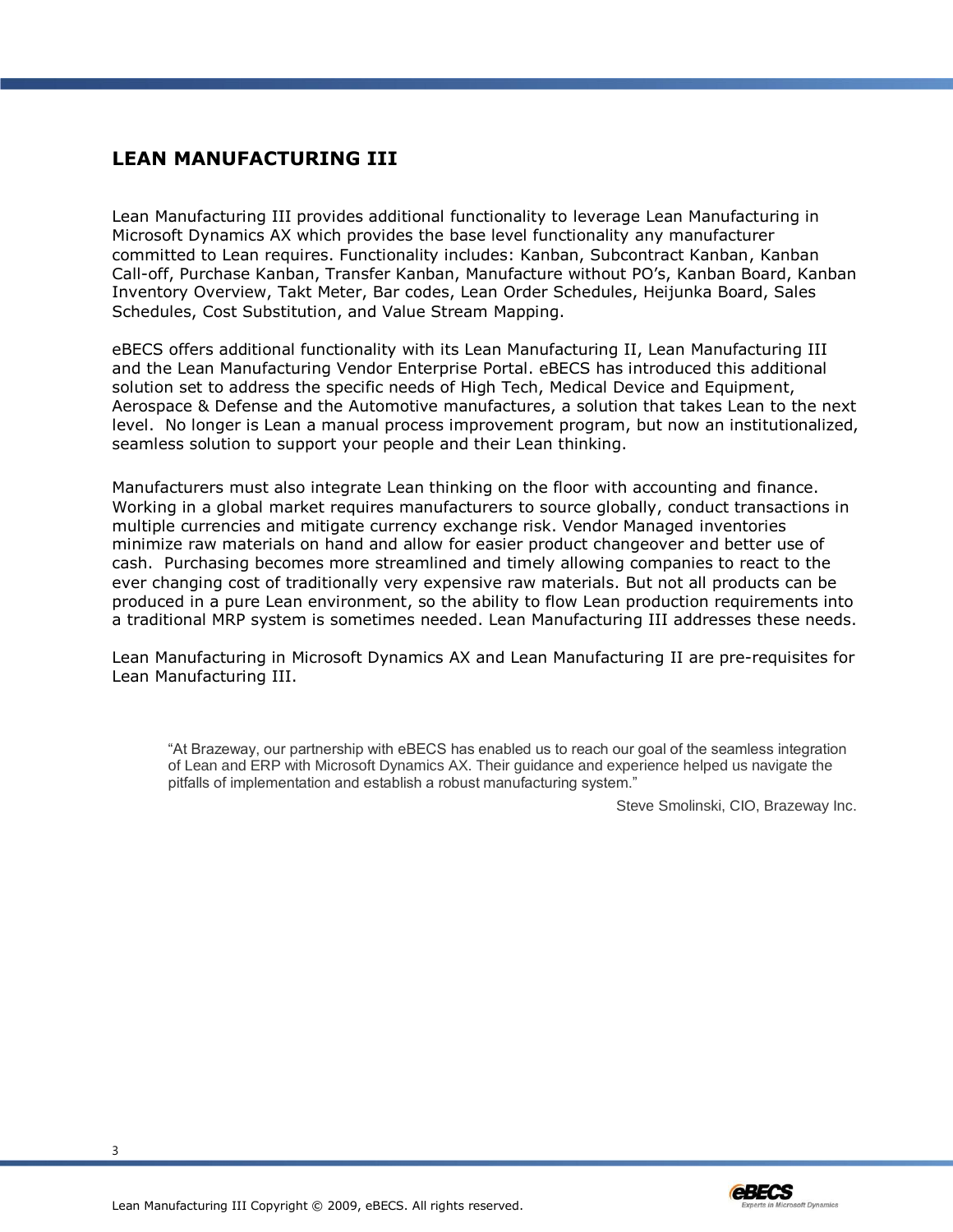#### <span id="page-3-0"></span>**VENDOR MANAGED INVENTORY**

Vendor Managed Inventory provides the ability for suppliers to manage customer inventory by providing complete visibility of current inventory levels through the 'VMI boundary' which defines the point at which customer takes ownership, with VMI inventory only being paid for upon either consumption, dispatch or invoice, depending on agreed purchasing rules.

VMI stock is held in a 'VMI controlled' Warehouse. This allows a record to be kept of VMI inventory without it being valued by Microsoft Dynamics AX or, where used, included in MRP inventory calculations, until pulled across the 'VMI boundary' shown below. Inventory levels are controlled using the VMI Stock form:

| <b>M</b> Vmi stock (1 - kri)                                           |                      |            |          |                 |  |  |  |  |  |  |  |
|------------------------------------------------------------------------|----------------------|------------|----------|-----------------|--|--|--|--|--|--|--|
| Edit<br>Tools Command<br>File<br>Help                                  |                      |            |          |                 |  |  |  |  |  |  |  |
| <b>DBX ● Q &amp;   7 です   10 41 4 D to + 1   0 A</b><br>$\circledcirc$ |                      |            |          |                 |  |  |  |  |  |  |  |
| Overview   General                                                     |                      |            |          |                 |  |  |  |  |  |  |  |
|                                                                        | Vmi supplier profile | Warehouse  | Quantity | Item number     |  |  |  |  |  |  |  |
|                                                                        | 100                  | VMI        | 100.00   | VMI_TestItem    |  |  |  |  |  |  |  |
| 200                                                                    |                      | VMI        | 40.00    | M&Mbarstock     |  |  |  |  |  |  |  |
|                                                                        | 300                  | VMI        | 745,00   | VMI testItem2   |  |  |  |  |  |  |  |
|                                                                        | <br>250              | <b>VMI</b> | 300,00   | <b>Barstock</b> |  |  |  |  |  |  |  |
|                                                                        |                      |            |          |                 |  |  |  |  |  |  |  |

Inventory is then pulled across the 'VMI boundary' at which point the VMI stock reduces and inventory is owned by the Company.



The VMI Supplier Profile is used to set the rules for payment to the vendor for the VMI inventory. Payment rules include creating a Purchase Order for every pull across the boundary or using the 'AutoPay' method in which the pull is recorded, accumulate, and are paid at a later time.

4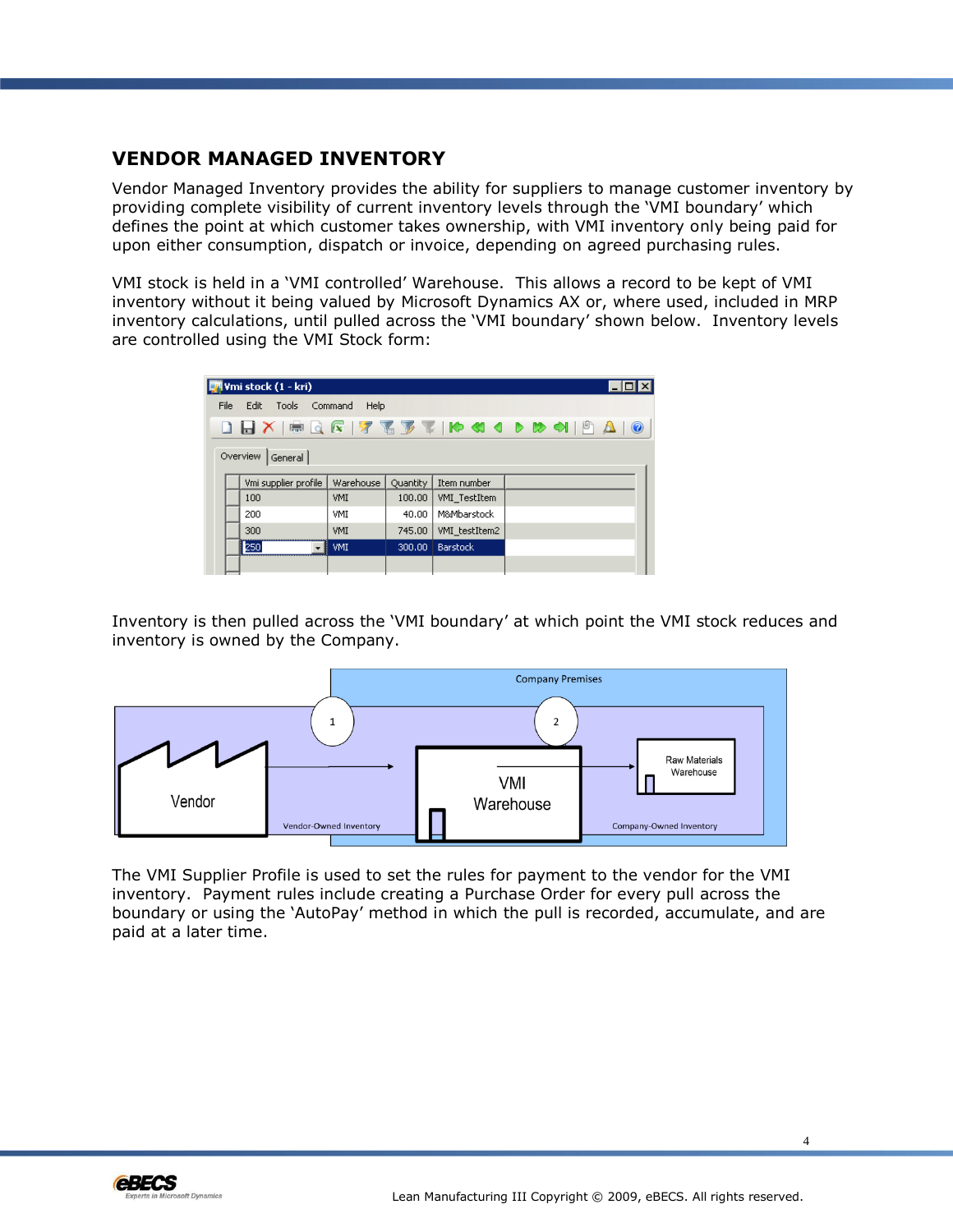#### <span id="page-4-0"></span>**PURCHASE SCHEDULES**

Purchase Schedules provide suppliers with time based schedule of requirements based on a Master Plan. The supplier may confirm, part-supply, or reject via the Lean Manufacturing Vendor Enterprise Portal. The material can then be received directly to the schedule with quarantine management integration for inspection.

The period sizes, confirmation abilities of supplier and capacity are defined per schedule, with these Period Types:

- Overdue: default to cater for late deliveries
- Fixed: Committed supplier must deliver
- Firm: Committed customer will not change
- Plan: Tentative commitment to supplier "provision only"
- Forecast: 'Crystal Ball' long-term view

| Overdue | $-28$                             | 1              | ◪ |   |  |
|---------|-----------------------------------|----------------|---|---|--|
|         | 7                                 | 2              | ⊽ | ⊽ |  |
|         | 7                                 | $\overline{c}$ | ⊽ | ⊽ |  |
|         | 7                                 | $\overline{4}$ | ⊽ | ⊽ |  |
|         | 7                                 | 8              |   | г |  |
|         |                                   |                |   |   |  |
|         |                                   |                |   |   |  |
|         | Fixed<br>Firm<br>Plan<br>Forecast |                |   |   |  |

Purchase Schedules go through a three step publishing flow. **Creation** generates the schedule and copies requirements from MRP. **Approval** ensures the schedule is correct with all needed edits. **Publishing** transmits the schedule to the supplier for confirmation either via the Lean Manufacturing Vendor Enterprise Portal or manually in Microsoft Dynamics AX.

|                                            |                       |               |        |                                  | Schedules to Confirm |                                  |                |                            |                |
|--------------------------------------------|-----------------------|---------------|--------|----------------------------------|----------------------|----------------------------------|----------------|----------------------------|----------------|
| Suplier KanBan                             | <b>Revisions</b>      |               |        |                                  |                      |                                  |                |                            | ≪              |
| Subcontract KanBan                         | De Edit Filter        |               |        |                                  |                      |                                  |                |                            | $\mathbbmss{}$ |
| <b>Purchase Schedule</b>                   | <b>Revision</b>       | <b>Status</b> |        | Purchase schedule Vendor account | Item number          | Purchase order                   |                | Capacity Confirm           |                |
| Supplier Details (All)                     | 21                    | Published     | 000003 | V000001                          | Kalt                 | PPR-0000169                      |                | $\circledcirc$             | $\mathcal{A}$  |
| Schedules [Confirm] (All)                  |                       |               |        |                                  |                      |                                  |                |                            |                |
|                                            | <b>Revisions Data</b> |               |        |                                  |                      |                                  |                |                            | ×              |
| $\boxed{\equiv}$ Schedules [History] (All) | <b>Z</b> Edit Filter  |               |        |                                  |                      |                                  |                |                            |                |
|                                            | Period type           | Start date    |        | Days in period                   | Requirement          | Schedule Over capacity Confirmed |                | Can confirm                |                |
|                                            | Forecast              | 7/27/2009     |        | 7.                               |                      | п                                | $\overline{0}$ | $\overline{\triangledown}$ | マヨ             |
|                                            | Forecast              | 7/20/2009     |        | $\overline{7}$                   |                      | $150.00$ $\Box$                  | $\mathbf 0$    | $\overline{\mathbb{M}}$    |                |
|                                            | Forecast              | 7/13/2009     |        | $\overline{7}$                   |                      | 33.00 $\Box$                     | $\mathbf 0$    | $\overline{\vee}$          |                |
|                                            | Forecast              | 7/6/2009      |        | $\overline{7}$                   |                      | $100.00$ $\Box$                  | $\mathbf 0$    | $\overline{\vee}$          |                |
|                                            | Forecast              | 6/29/2009     |        | $\overline{7}$                   |                      | 85.00                            | 0              | $\overline{\vee}$          |                |
|                                            |                       |               |        |                                  | 1234                 |                                  |                |                            |                |
|                                            |                       |               |        |                                  |                      |                                  |                |                            |                |
|                                            |                       |               |        |                                  | $\sim$<br>_ _        |                                  |                |                            |                |



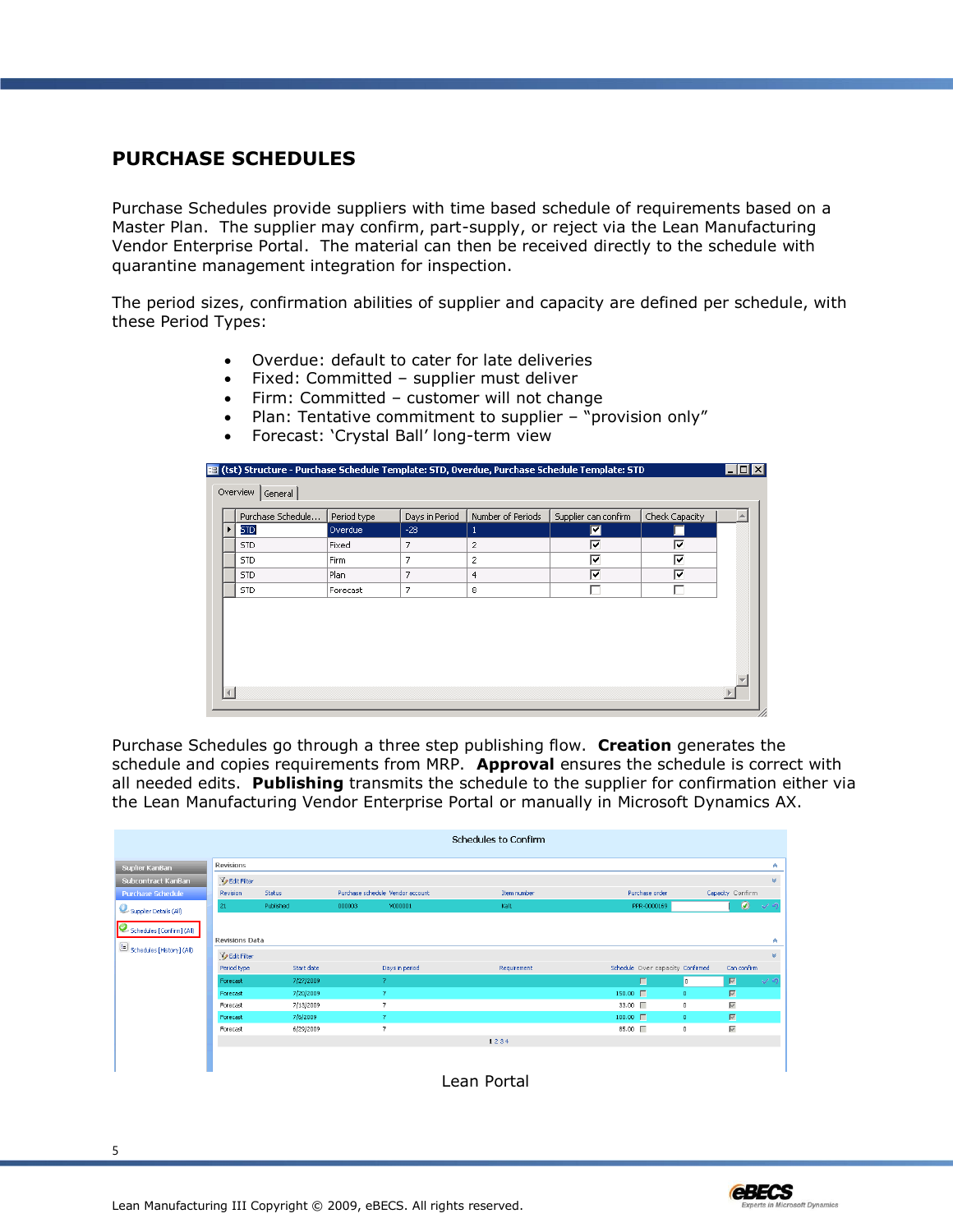Delivery Parameters are also set to control the delivery of material from the supplier. Inspection of delivered material is further defined using rules based acceptance based with 'skip lot' approach. Skip Lot receiving allows predetermined inspection interval for qualifying receipts. Qualifying level is based on consecutive defect-free receipts.



*(Example: Skip Lot set to 1 in every 3 receipts. Trigger level is 5 defect-free receipts)*

Receipts are created directly against the schedule, which generate purchase orders for each receipt. Quarantine Management then handles inspection if needed for the material.

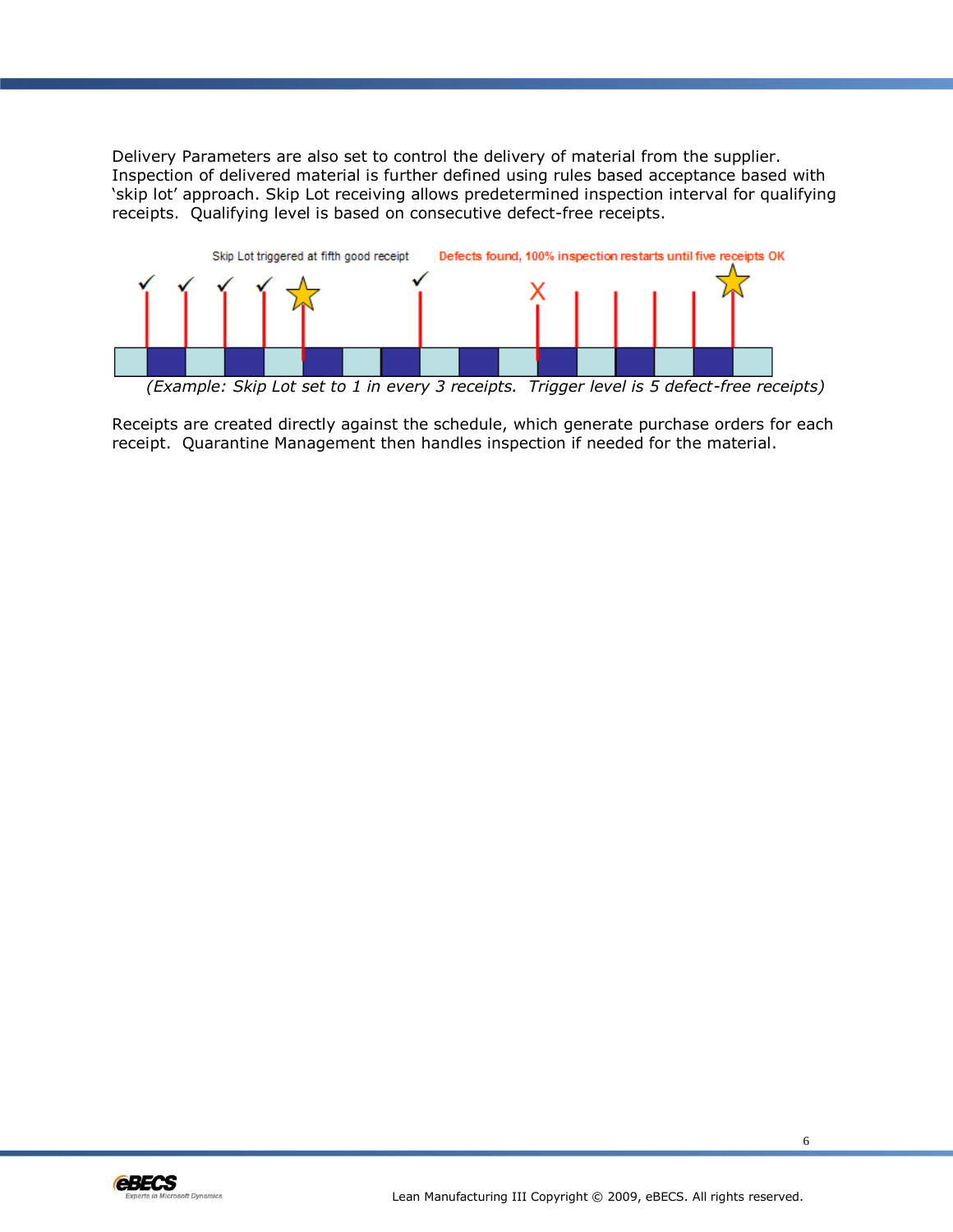#### <span id="page-6-0"></span>**FLOW SCHEDULES**

Flow Schedules allow a cell supervisor to manage requirements from planned orders from Master Planning in one unified schedule that can be adjusted and leveled to provide an optimum load on the cell, while production completions can be reported within the same session.

Flow Schedules are well suited to organizations undergoing a Lean transformation, as the capability to manage requirements Master Planning permit a mixed mode of operation, combining Lean and traditional methods.



Within Microsoft Dynamics AX, Flow Schedules are designed to link a family of items to a schedule and therefore to a final assembly cell. The system will allow similar items to be scheduled on the basis of the Heijunka or drum beat rules – this can be termed the daily capacity of the Work Centre and the time available per day based upon the number of shifts and the hours per shift.

The schedule is linked to a Master Plan to provide the input (demand) into the schedule.

Once a schedule's parameters have been set, it is linked to the items for that line or cell and the schedule can be updated to read the planned orders for those items. Once the update has taken place, the Flow Schedule can be displayed.

| EE (wel) Flow scheduling - Flow schedule: ZZS1, ZZO3, Flow schedule: ZZS1, Flow period: 29, Year: 2007<br>۰                                                                                                                         |          |             |      |           |          |  |  |                              |  |  |  |  |
|-------------------------------------------------------------------------------------------------------------------------------------------------------------------------------------------------------------------------------------|----------|-------------|------|-----------|----------|--|--|------------------------------|--|--|--|--|
| Filter<br>Inquiries  <br>Schedule: ZZS1<br>Period: $29$ $\downarrow$<br>2007<br>$\Omega$<br>Show all: $\boxed{\mathbf{v}}$<br>Year:<br>Functions ><br>16/07/2007<br>Work cell: ZZC1<br>22/07/2007<br>Period from:<br>To:<br>Explode |          |             |      |           |          |  |  |                              |  |  |  |  |
| Date                                                                                                                                                                                                                                | $L$ Item |             | Ware | Sort type | Proposed |  |  | Released Qty prod Qty outs ^ |  |  |  |  |
| 16/07/2007                                                                                                                                                                                                                          |          | <b>ZZ02</b> | GW   |           | 100.00   |  |  |                              |  |  |  |  |
| 16/07/2007                                                                                                                                                                                                                          |          | <b>ZZ03</b> | GW   |           | 100.00   |  |  |                              |  |  |  |  |
| 16/07/2007                                                                                                                                                                                                                          |          | <b>ZZ04</b> | GW   |           | 75.00    |  |  |                              |  |  |  |  |
| 16/07/2007                                                                                                                                                                                                                          |          | <b>ZZ05</b> | GW   |           | 75.00    |  |  |                              |  |  |  |  |
| 17/07/2007                                                                                                                                                                                                                          |          | ZZ02        | GW   |           | 100.00   |  |  |                              |  |  |  |  |
| 17/07/2007                                                                                                                                                                                                                          |          | <b>ZZ03</b> | GW   |           | 200.00   |  |  |                              |  |  |  |  |
| 17/07/2007                                                                                                                                                                                                                          |          | <b>ZZ04</b> | GW   |           | 100.00   |  |  |                              |  |  |  |  |

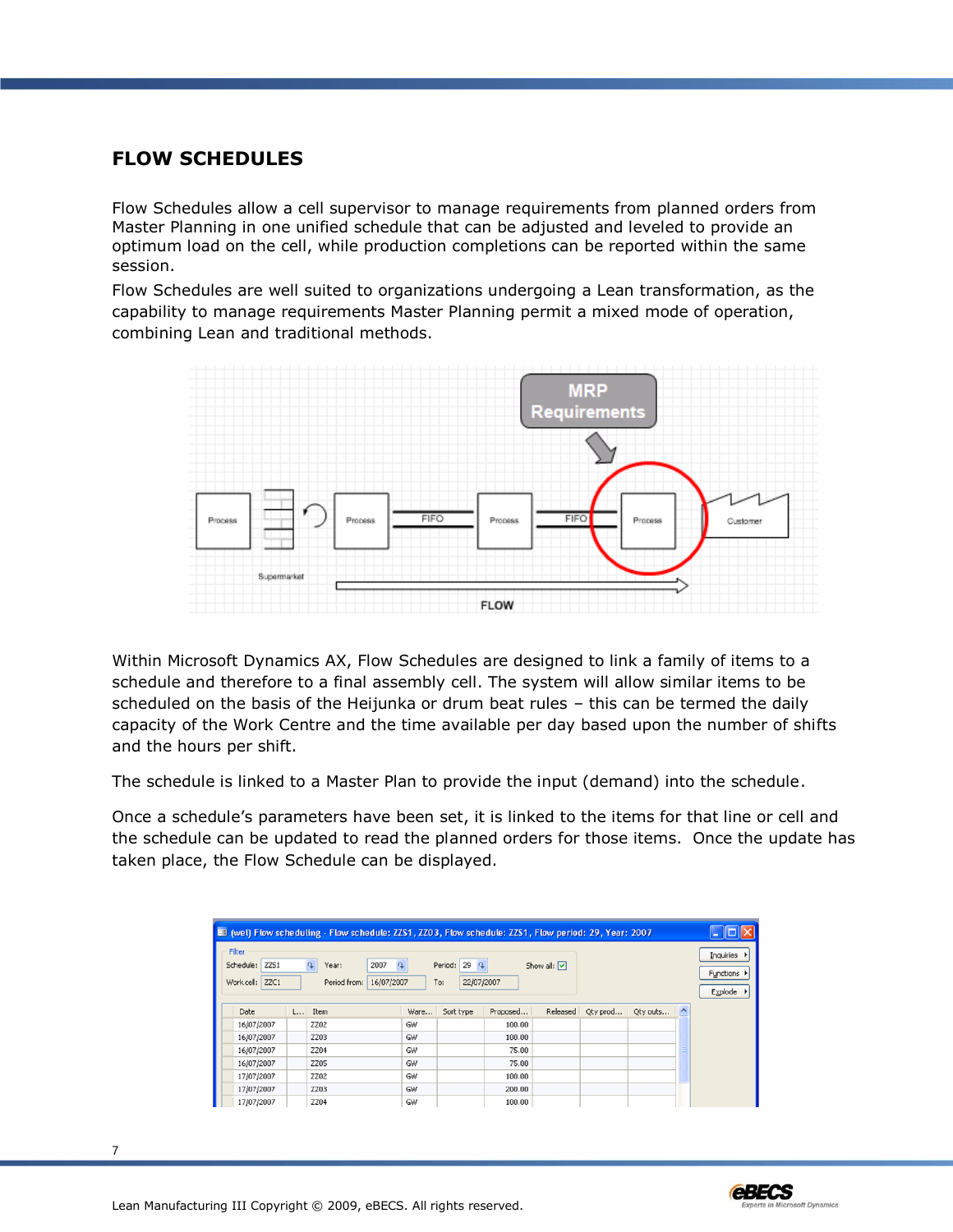The schedule, as displayed, will show the quantities to be produced, per item, by the period determined in the parameters (set up tab). In the above example there is a daily schedule. It is possible to check on the origin of the production quantities by inquiring on the planned production orders.

Within the Schedule, it is possible to group items by associating them within a Sort Type. This can be used in the scheduling process.

There are two options provided for scheduling; Heijunka and Drumbeat. In addition it is also possible not to undertake any lean scheduling activity – the orders will simply be leveled to the stated daily capacity and any excess is left in the final bucket of the period.

- Heijunka scheduling will level the schedule using flow techniques. The process will seek to level demand across the schedule period with reference to the capacity.
- Drumbeat scheduling will use the field 'Capacity per Day' to level the schedule in accordance with the production cell's capacity.
- None should mean no leveling is required.

Once the schedule has been agreed, it is released. At this point, the schedule is published to the work centre and can be worked on. When a schedule has been released, it will be possible to receive completed items against the schedule.

When items are received against the schedule, the user will identify which line of the schedule is to be received against and confirm the quantity.

Completion of the process will perform the appropriate actions to update the inventory within Microsoft Dynamics AX and manage production orders to the 'costing' status.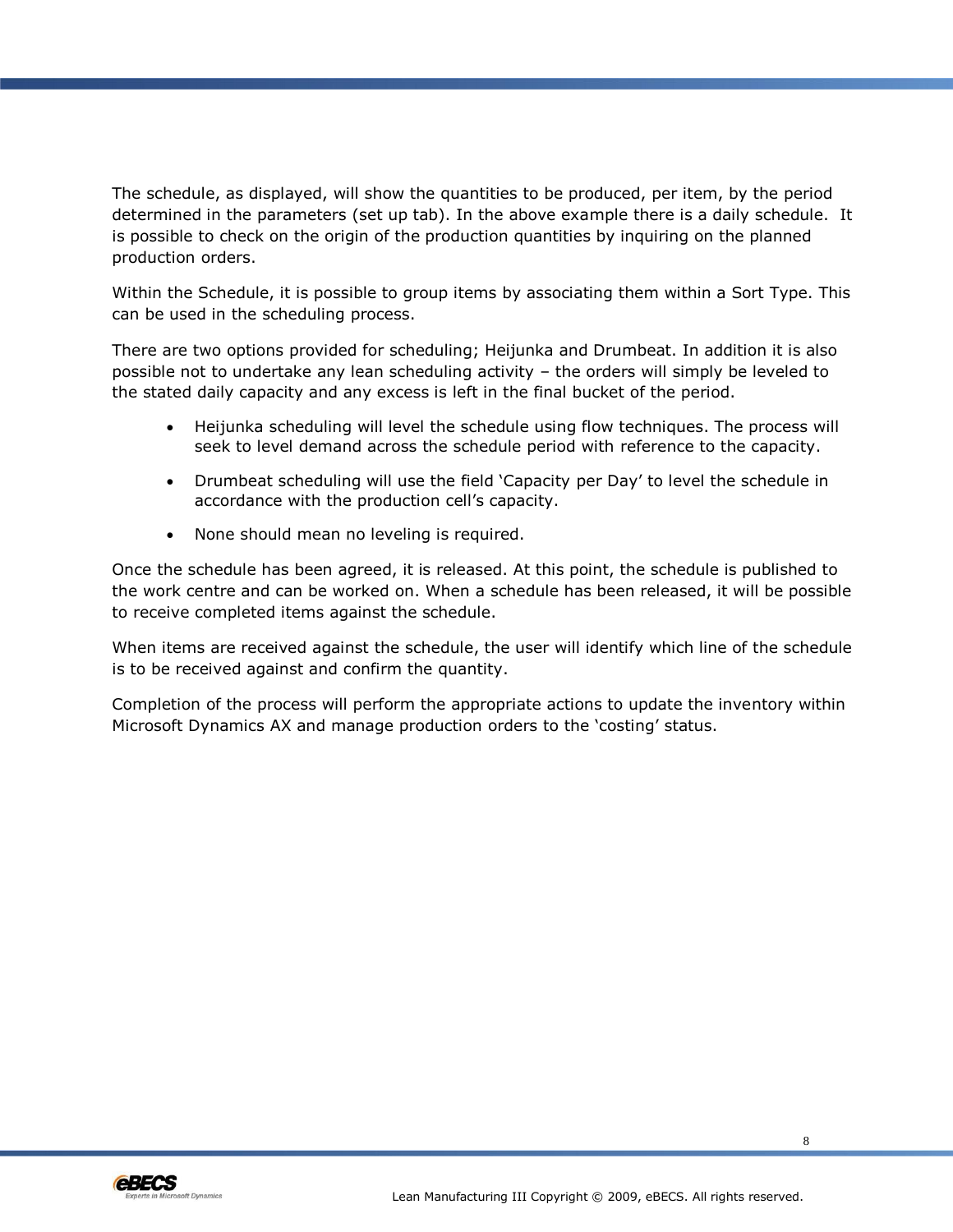#### <span id="page-8-0"></span>**LEAN ALERTING**

With Lean Alerting, you are able to create transaction triggers to automate other business processes within the supply chain and be able to generate and transmit electronic Kanbans and delivery confirmations. Lean Alerting also allows you to create an automatic two way pull system with suppliers based on agreed upon business rules.

Upon sending a Supplier Kanban to the supplier, Lean Alerting sends an e-mail to the supplier. Depending on the setup, the vendor can confirm either a summary of Kanbans needed or each individual Kanban requirement.

| Stock replenishment order - Message (HTML)                                                                                                                         |  |  |  |  |  |  |  |  |  |  |
|--------------------------------------------------------------------------------------------------------------------------------------------------------------------|--|--|--|--|--|--|--|--|--|--|
| E File<br>Edit<br>Insert<br>View<br>Format Tools<br>Actions<br>Help                                                                                                |  |  |  |  |  |  |  |  |  |  |
| ▼   A   B Z U   国 喜 理 狂 狂 狂 健 妊 妊 M 1 N<br>$\mathbb{E}$ Reply $\mathbb{E}$ :                                                                                       |  |  |  |  |  |  |  |  |  |  |
| eAlerts [axaptadev@ebecs.com]<br>Sent: Wed 31/01/2007 14:07<br>From:<br>To:<br>Martin<br>Cc:                                                                       |  |  |  |  |  |  |  |  |  |  |
| Stock replenishment order<br>Subject:                                                                                                                              |  |  |  |  |  |  |  |  |  |  |
| Attachments: 图 KanBan_eAlert2_3000_2007-01-31_14 07 04.xls (15 KB); 四 KanBan_xx_000003.rtf (2 KB);<br>KanBan xx 000002.rtf (2 KB); [2] KanBan xx 000001.rtf (2 KB) |  |  |  |  |  |  |  |  |  |  |
| Dear Supplier,                                                                                                                                                     |  |  |  |  |  |  |  |  |  |  |
| Please supply the following items - enter a $Y$ or $N$ in the Confirmed column to indicate whether or<br>not each requirement can be met on the specified date.    |  |  |  |  |  |  |  |  |  |  |
| Thank You,                                                                                                                                                         |  |  |  |  |  |  |  |  |  |  |
| eAlerts                                                                                                                                                            |  |  |  |  |  |  |  |  |  |  |

The supplier will receive a schedule in the form of an Excel attachment. Optionally they may also be sent an attachment for each bar coded Kanban ticket.

| NanBan_eAlert2_3000_2007-01-31_14 07 04 [Read-Only] |           |             |  |                                            |          |  |                                       |                 |  |  |  |
|-----------------------------------------------------|-----------|-------------|--|--------------------------------------------|----------|--|---------------------------------------|-----------------|--|--|--|
|                                                     |           | G           |  |                                            |          |  | Η                                     |                 |  |  |  |
|                                                     | Required  | <b>Item</b> |  | <b>Vendor Item Vendor Description Date</b> |          |  | <b>Quantity Confirmed</b> KanBan Type |                 |  |  |  |
|                                                     | xx 000001 | TXX02       |  | TXX02                                      | 01/31/07 |  | $10$ Yes                              | Purchase KanBan |  |  |  |
|                                                     | xx 000002 | TXX02       |  | TXX02                                      | 01/31/07 |  | $10$ Yes                              | Purchase KanBan |  |  |  |
|                                                     | xx 000003 | TXX02       |  | TXX02                                      | 01/31/07 |  | $10$ Yes                              | Purchase KanBan |  |  |  |
|                                                     |           |             |  |                                            |          |  |                                       |                 |  |  |  |
|                                                     | .Sheet1 / |             |  |                                            |          |  |                                       |                 |  |  |  |

The supplier confirms or amends the date, quantity and confirmed columns and in the spreadsheet and returns it as an e-mail attachment. When an email is received from the Vendor, as well as arriving in the conventional email system, it will be picked up by the eAlerts Automation Service, registered and stored by Microsoft Dynamics AX.

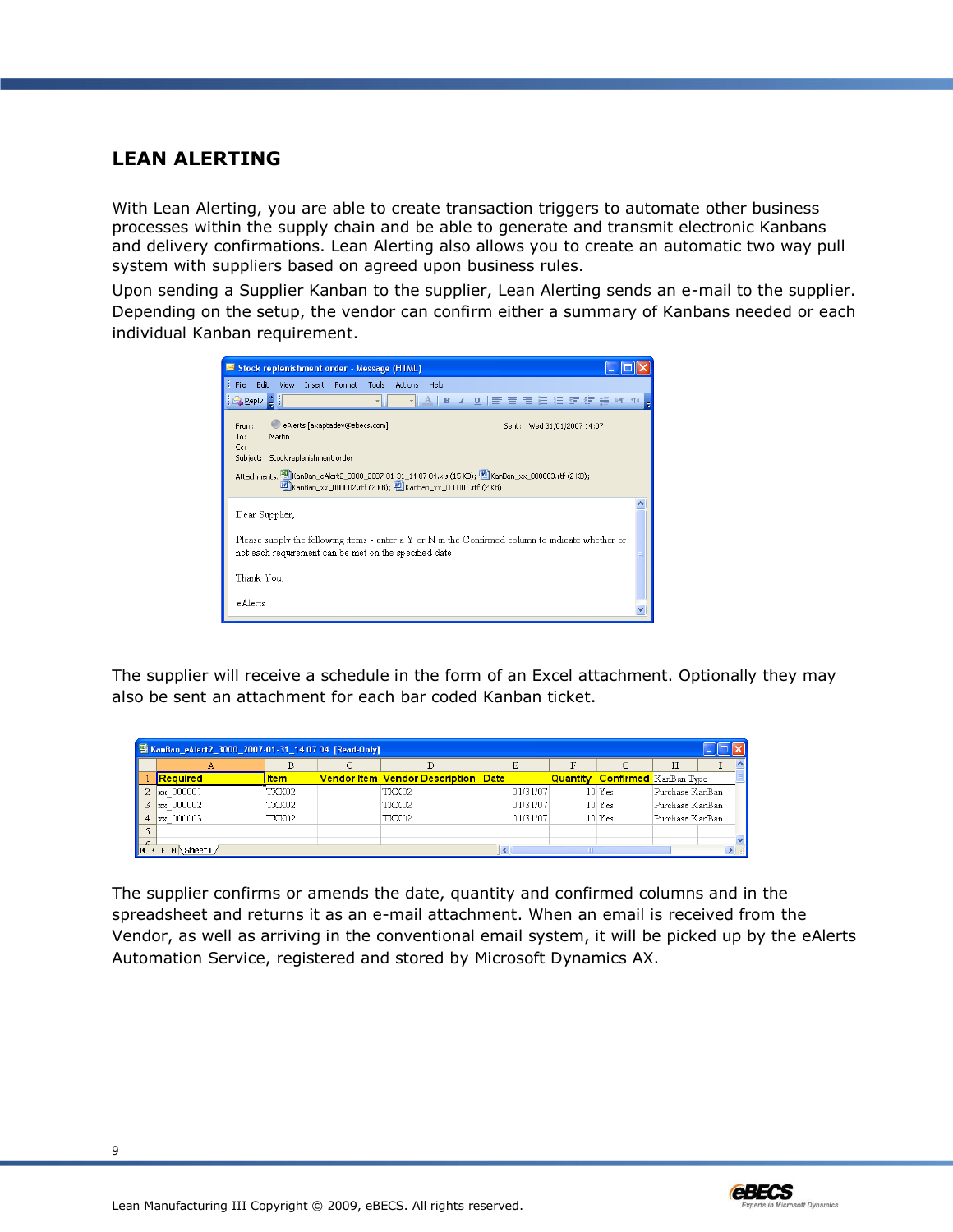The status of the Kanban initially changes to 'Sent to Supplier' and then to 'Supplier Confirmed' once the returned e-mail is received.

|                              |                                                                |      |         |    |  | 厚Mkanban purchasing (1 - kev) - Kanban order: KKK_000001, 112716G, Item number: 112716G |  |                  |  |                                                                                                                                                                                         |  |  |                 | $\Box$ D $\times$ |
|------------------------------|----------------------------------------------------------------|------|---------|----|--|-----------------------------------------------------------------------------------------|--|------------------|--|-----------------------------------------------------------------------------------------------------------------------------------------------------------------------------------------|--|--|-----------------|-------------------|
| File Edit Tools Command Help |                                                                |      |         |    |  |                                                                                         |  |                  |  |                                                                                                                                                                                         |  |  |                 |                   |
|                              |                                                                |      |         |    |  |                                                                                         |  |                  |  |                                                                                                                                                                                         |  |  |                 |                   |
|                              | Filter                                                         |      |         |    |  |                                                                                         |  |                  |  |                                                                                                                                                                                         |  |  |                 | Kanban ticket     |
|                              | $\blacktriangledown$<br>E<br>Vendor account:<br>Required date: |      |         |    |  |                                                                                         |  |                  |  |                                                                                                                                                                                         |  |  | Kanban supplier |                   |
|                              | Replenishment order status:<br>$\vert \cdot \vert$             |      |         |    |  |                                                                                         |  |                  |  |                                                                                                                                                                                         |  |  |                 |                   |
|                              |                                                                |      |         |    |  |                                                                                         |  |                  |  |                                                                                                                                                                                         |  |  |                 | Convert KanBan    |
|                              | Overview Details   Length                                      |      |         |    |  |                                                                                         |  |                  |  |                                                                                                                                                                                         |  |  |                 | Receive           |
|                              |                                                                |      |         |    |  |                                                                                         |  |                  |  | Kanban  - Vendor account   Item number   To w   Confirmed qua   Quantity supplied   Quantity or   Required date   Confirmation date   Replenishment order status   Sales order   Lot ID |  |  |                 | Refresh           |
|                              | <b>KKK 000001</b>                                              | 1001 | 112716G | 01 |  |                                                                                         |  | 25.00 10/07/2009 |  | Sent to supplier                                                                                                                                                                        |  |  |                 |                   |
|                              | KKK_000002                                                     | 1001 | 112716G | 01 |  |                                                                                         |  | 25.00 10/07/2009 |  | Sent to supplier                                                                                                                                                                        |  |  |                 |                   |
|                              | KKK_000003                                                     | 1001 | 112716G | 01 |  |                                                                                         |  | 25.00 10/07/2009 |  | Sent to supplier                                                                                                                                                                        |  |  |                 |                   |
|                              | KKK_000004                                                     | 1001 | 112716G | 01 |  |                                                                                         |  | 25.00 10/07/2009 |  | Sent to supplier                                                                                                                                                                        |  |  |                 |                   |
|                              |                                                                |      |         |    |  |                                                                                         |  |                  |  |                                                                                                                                                                                         |  |  |                 |                   |
|                              |                                                                |      |         |    |  |                                                                                         |  |                  |  |                                                                                                                                                                                         |  |  |                 |                   |
|                              |                                                                |      |         |    |  |                                                                                         |  |                  |  |                                                                                                                                                                                         |  |  |                 |                   |
|                              |                                                                |      |         |    |  |                                                                                         |  |                  |  |                                                                                                                                                                                         |  |  |                 |                   |
|                              |                                                                |      |         |    |  |                                                                                         |  |                  |  |                                                                                                                                                                                         |  |  |                 |                   |
|                              |                                                                |      |         |    |  |                                                                                         |  |                  |  |                                                                                                                                                                                         |  |  |                 |                   |
|                              |                                                                |      |         |    |  |                                                                                         |  |                  |  |                                                                                                                                                                                         |  |  |                 |                   |
|                              |                                                                |      |         |    |  |                                                                                         |  |                  |  |                                                                                                                                                                                         |  |  |                 |                   |
| $\overline{\mathbf{K}}$      |                                                                |      |         |    |  |                                                                                         |  |                  |  |                                                                                                                                                                                         |  |  | l۶              |                   |
| Identification of the order. |                                                                |      |         |    |  |                                                                                         |  |                  |  | USD kev usp 9 3 4                                                                                                                                                                       |  |  |                 |                   |

If the Vendor amends quantities or delivery dates in the Excel spreadsheet, these changes will be visible in this form. However, if the option to use summary lines has been selected for the Vendor, during configuration, then Microsoft Dynamics AX will not amend individual lines, but aggregate totals and place any deficits against the last order line.

Kanbans are then received and processed using normal Lean Manufacturing in Microsoft Dynamics AX procedures.

Lean Alerting streamlines communication with suppliers reducing the waste associated with excessive communication and unneeded data entry steps.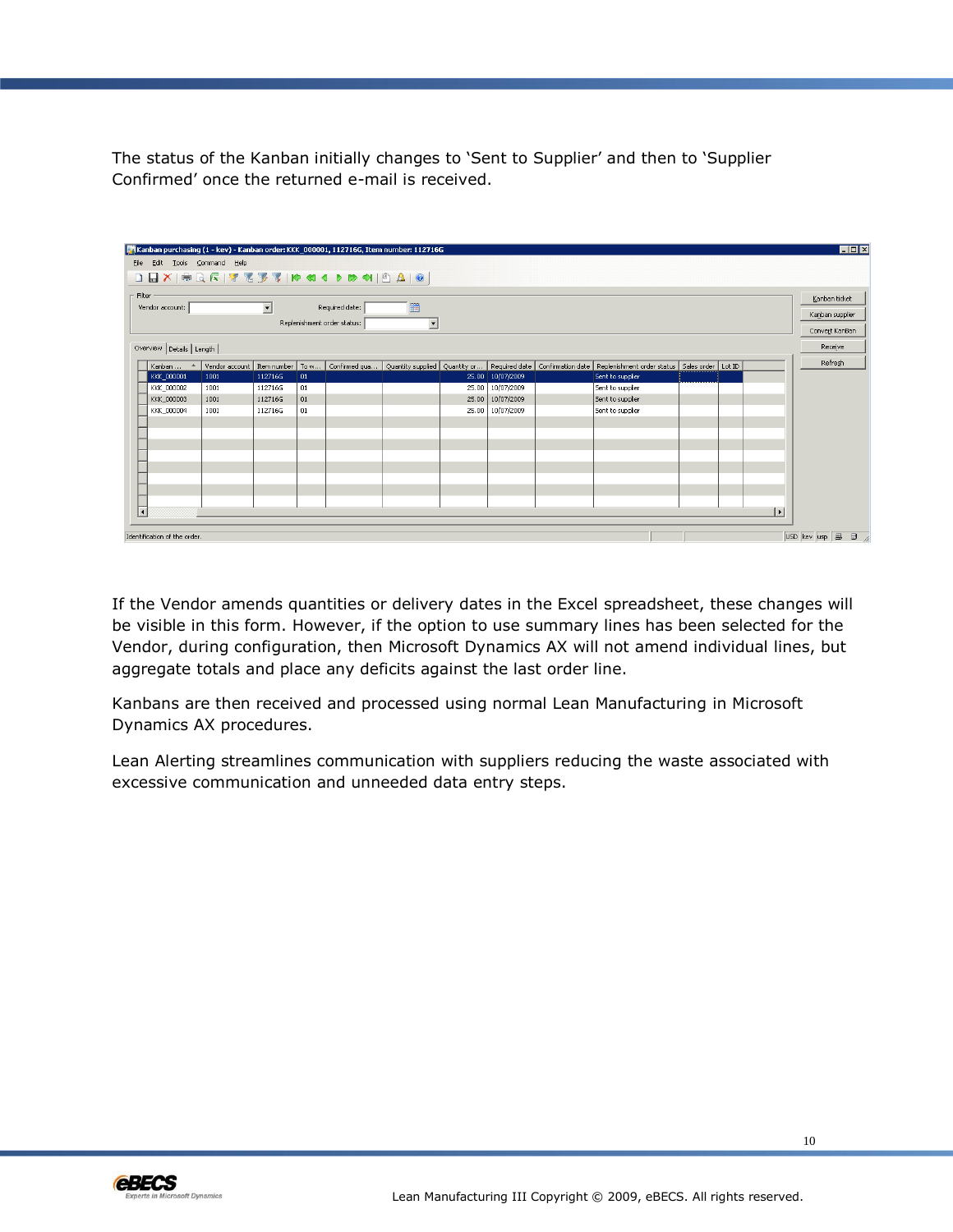## <span id="page-10-0"></span>**ABOUT eBECS**

eBECS, the original authors of the Lean functionality that was sold to Microsoft, are specialists in the design and delivery of world class lean and agile business solutions. Working with customers across manufacturing, distribution and the extended supply chain, eBECS utilise Microsoft Dynamics AX and related technologies to build practical and effective solutions that streamline and integrate processes, minimise waste, optimise the supply chain, and manage demand driven operations. eBECS have a number of offices located around the world.

### <span id="page-10-1"></span>**ABOUT THE LEAN CENTRE OF EXCELLENCE**

Microsoft and eBECS established the Lean Centre of Excellence to serve as a collaborative facility for organisations looking to utilise Lean capabilities within Microsoft Dynamics AX. Microsoft recognises that a successful Lean implementation is not simply about providing the right software tools; just as important are the skills of the team that architect and deliver the solution.

If you are an organisation considering the implementation of Lean ERP; investigating discrete areas of the functionality to enhance your traditional approach or already a customer using Microsoft Dynamics AX and perhaps looking to adopt the lean functionality; a Microsoft Dynamics Partner interested in achieving the certification required to sell, support and implement the Lean solutions; a Lean Professional interested in helping others by sharing practical experiences or just simply interested in learning what Lean has to offer, then we would encourage you to become a member of this lean community by visiting [www.leancentreofexcellence.com](http://www.leancentreofexcellence.com/) to sign up for free membership.

Becoming a member of this community will provide you with a place to ask questions, share your experiences, access the latest materials and ultimately expand your knowledge. Joining The Lean Centre of Excellence will ensure you are kept up to date with news, events and training opportunities through the Centre. You will also be able to learn about the additional capability that eBECS provides in Lean Manufacturing II, III and the Vendor Portal, which addresses some of the more advanced Lean requirements of a Lean Enterprise including the key Lean requirements for the Automotive, Aerospace & Defence, High Tech and the Medical Devices & Equipment Manufacture sectors.

Microsoft recently acquired the Lean functionality from eBECS and we are now pleased to announce that Lean Manufacturing in Microsoft Dynamics AX became available as a fully integrated Microsoft product on 1st August 2009 for the UK, US and Canada.

For more information about Lean Manufacturing in Microsoft Dynamics AX, please email [customer@ebecs.com](mailto:customer@ebecs.com) visit [www.ebecs.com](http://www.ebecs.com/) and [www.leancentreofexcellence.com](http://www.leancentreofexcellence.com/) call UK and Worldwide + 44 1246 888 555 call U.S. and Canada (1) 678 318 3529.

The content in this brochure is for informational purposes only and may not be incorporated into a contract. This document is provided for information purposes only, and the contents hereof are subject to change without notice. This document is not warranted to be error free, nor is it subject to any other warranties or conditions, whether expressed orally or implied in law, including implied warranties and conditions of merchantability or fitness for a particular purpose. We specifically disclaim any liability with respect to this document, and no contractual obligations are formed either directly or indirectly by this document. This document may not be reproduced or transmitted in any form or by any means, electronic or mechanical, for any purpose, without our prior written permission.